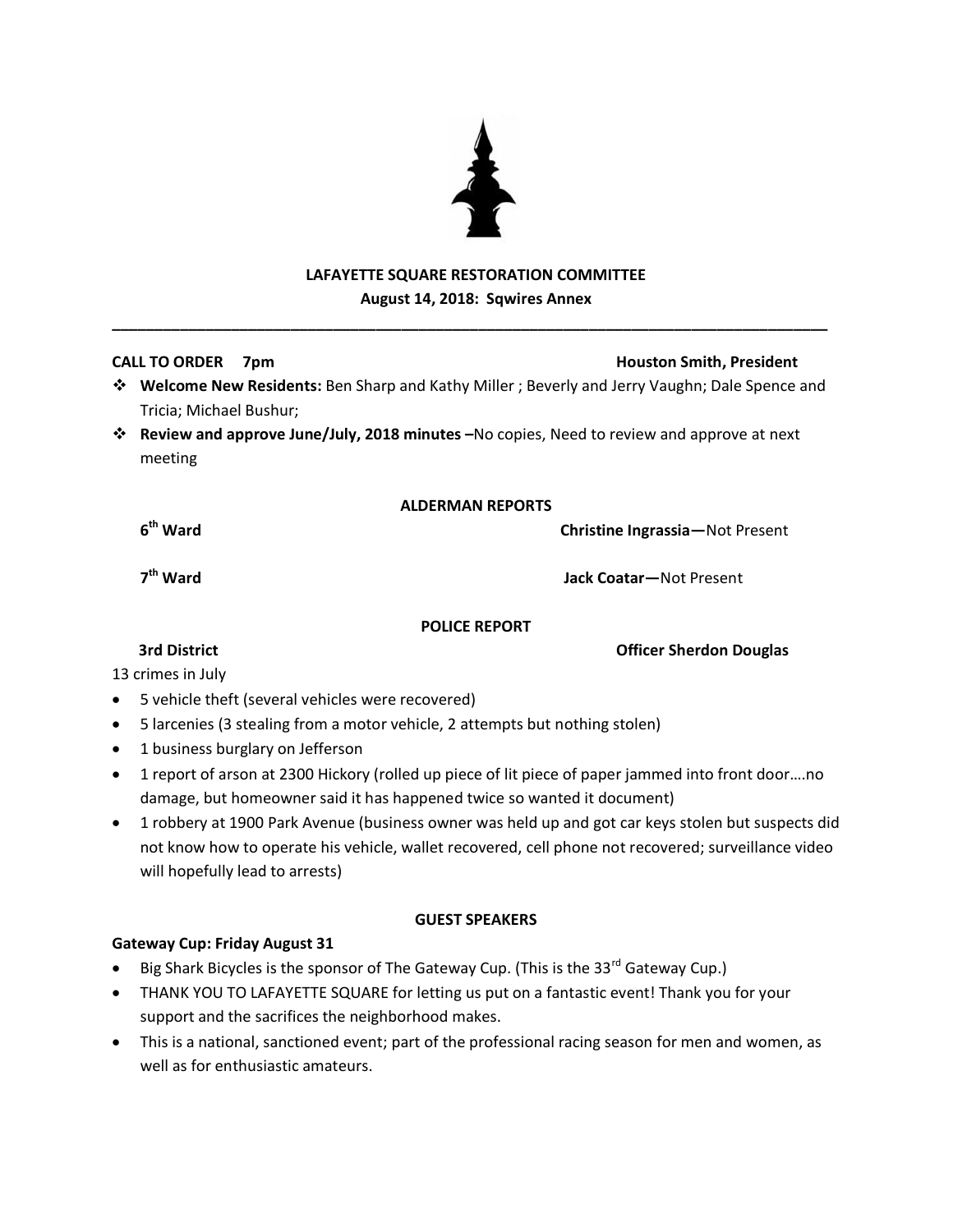- Street closures will slowly start being closed around noon to start building (barricades, start/finish line, etc.) for the event; won't be completely closed until 2pm.
- The main area is at Park/Missouri—that's where the bulk of the fun happens!
- Races start at 3 with juniors; Kids race is at 6pm; last race starts at 9:15.
- The big thing Big Shark stresses is *safety*—there will be a car/motorcycle/both out in front of the racers up to a full block ahead of the racers. If you see a car go by, and you think you can cross the street….YOU BETTER LOOK! The pros are 30-35mph.
- Host Housing: Racers and teams do not have a lot of money and are VERY grateful to have host homes in which to stay. Hosts don't need to do anything other than provide a place to sleep, some space in the fridge, maybe use of washer/dryer. Contact Susan Sauer from the neighborhood or Amy Strahan at Big Shark for more info.
- MORE INFO on the website: https:// gatewaycup.com

### **NEW AND ON-GOING BUSINESS**

# ◆ LSBA + LSRC Houston Smith

- LSBA brings lots of fundraising power to the LSRC; the LSRC can budget for LSBA expenses (including, potentially, patrolling through the business district)
- Bethany Budde (SqWires) and Matt Brazelton (Four Muddy Paws) are co-presidents of the LSBA (Lafayette Square Business Association)—there is excitement about this merger. LSBA will essentially dissolve and become a committee but can still use the name. LSBA is not a 501(c)(3)

# **Neighborhood input**:

- Comment: We have so many groups….makes sense to merge and be more powerful together
- Comment: maybe all groups should merge?!
- Question: As a committee of the LSRC, can the LSBA do whatever they want? Response: They can't operate outside the by-laws; their events will become part of the LSRC calendar. We will pool our resources and become a joint association with much more ability to join resources.
- Comment: Another advantage is upgrading the web presence for both organizations—one central place with more content is better than two different sites.
- Question: What are the budget implications? One of the LSRC's concerns is safety; we have not guaranteed total funding for security, but is interested in funding a lot of it; also depends on how much LSBA fundraises (all of which goes in the LSRC coffers)  $\rightarrow$  Matt notes that security doesn't just benefit business patrons but *everyone* that lives in the neighborhood.
- **Where do we go from here?** There's nothing in the by-laws that says how to join groups. The LSRC Board can create committees as they see needed.

# **<sup>** $\cdot$ **</sup> LSRC By-Laws revisions Houston Smith**

- Proposal to add two new elected board members: VP of Business Affairs (LSBA representative) and VP for Capital Improvements (Projects)  $\rightarrow$  We will eliminate one member-at-large
- Increase \$500 limit to \$1000 to use petty cash; gives us more flexibility for spending small amounts. (The limit hasn't been changed in many years.)
- **•** Will vote on this next month.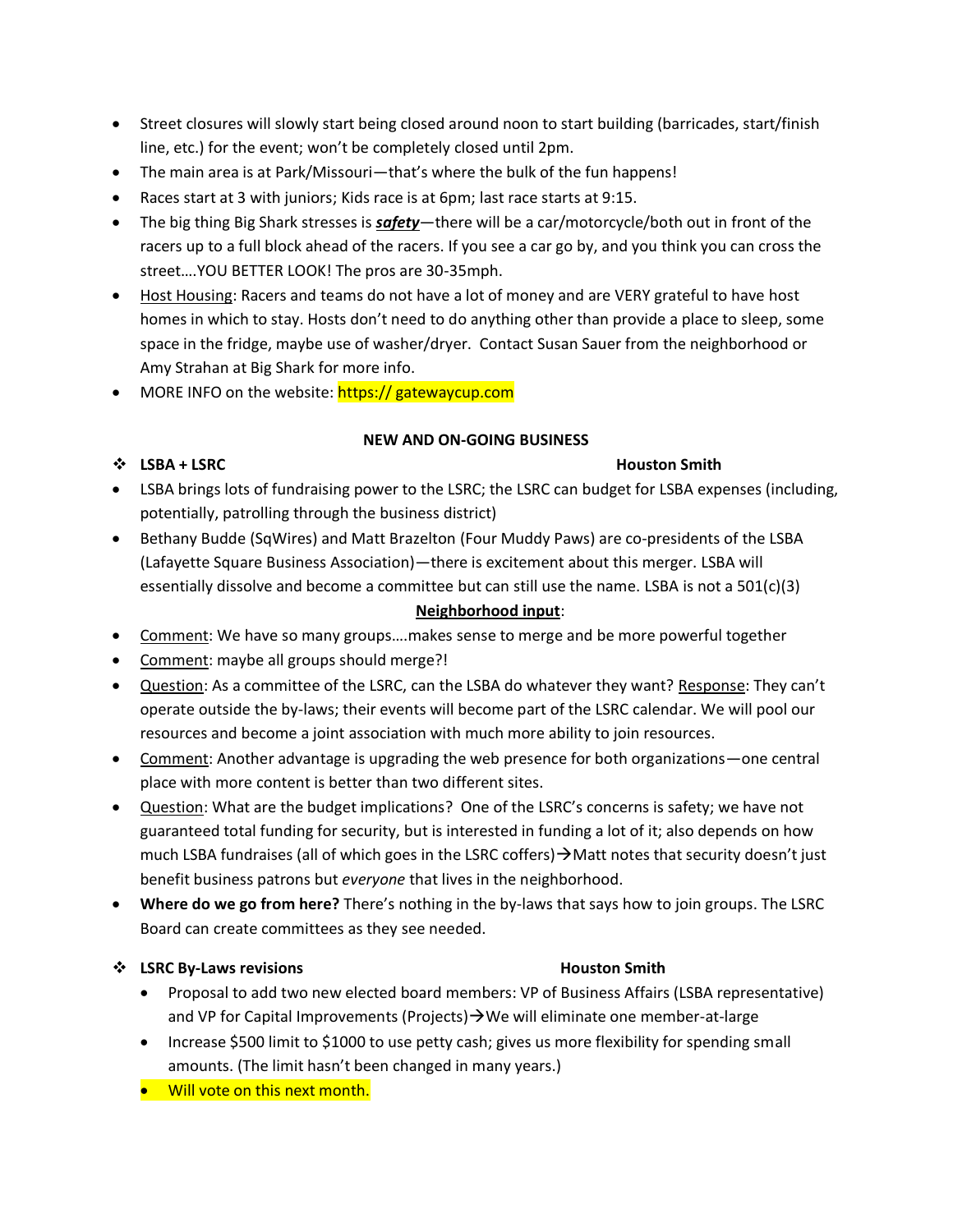### **<sup>❖</sup>** RFP- Strategic Plan/RFQ **Houston Smith**

• This is just about completed and ready to be sent out. The proposal is for consultant businesses that create strategic plans for neighborhoods. The membership approved \$20K for this plan; we are not telling the companies how much we have budgeted but waiting for the companies to tell us what it will cost, and then we'll negotiate.

### **• Nominations for elections Houston Smith Houston Smith**

- President: Emily O'Brien; VP Elect: Matt Negri; VP for Development: Phil Lamczyk; VP Dev Elect: Suzanne Sessions; VP Community Affairs: Dixie Gillaspie: Secretary: Kim Peterson Membership Secretary: Christina Ryan; Treasurer: Clark Affholder; 4 Member-at-Large positions: Steve Wilde, Katie Noonan, Laura Vowell, MikeJones
- **Needs**: VP Safety: TOM MURPHY VOLUNTEERED, Treasurer Elect, VP Business Affairs, VP Capital Improvements (Latter two pending approval of by-laws revision)

### **SAFETY REPORTS**

**VP Safety John Weston**

# No updates

### **Problem Properties Ron Taylor (with David Curry, Don Owens)**

- Tracking 9 properties; 3 are owned by deceased people, which are very difficult to address.
- Property on Carroll that had the fire; the owner has started "rehab" work, will take about 4 months.
- 2348 Hickory is supposed to go on the tax sale this fall.
- 1009 Dolman (at corner of Choteau)—city attorney has worked out a deal…owner has 90 days from 7/11 to remedy the situation with the back building…the remedy may be demolition. They have a permit in the city pipeline (city requested?). The owner will not sell at a reasonable price.
- 4 with renewed action…been tracking for 25 years, 10-15 years, 5 years, and 5 years
- Corner of Lafayette and  $18<sup>th</sup>$  across from Clementine's....construction came to a skidding halt…sounds like owners ran out of money.
- You can't force owners to sell their properties. They get fined over and over, and the amounts are not much to some of the developers. Once the heat comes from the city, the owners sometimes do sell it…and the citations do not transfer to the new owner.
- **.** LOOKING FOR NEW ENERGY AND MEMBERS ON THIS COMMITTEE!

### **◆ Block Captains Glenn Eckert**

Dumpster PSA:

 Do not recycle the following dumpsters: alkaline batteries (trash or IKEA), plastic bags (Schnucks, Lowe's), Styrofoam; Break down your boxes!!!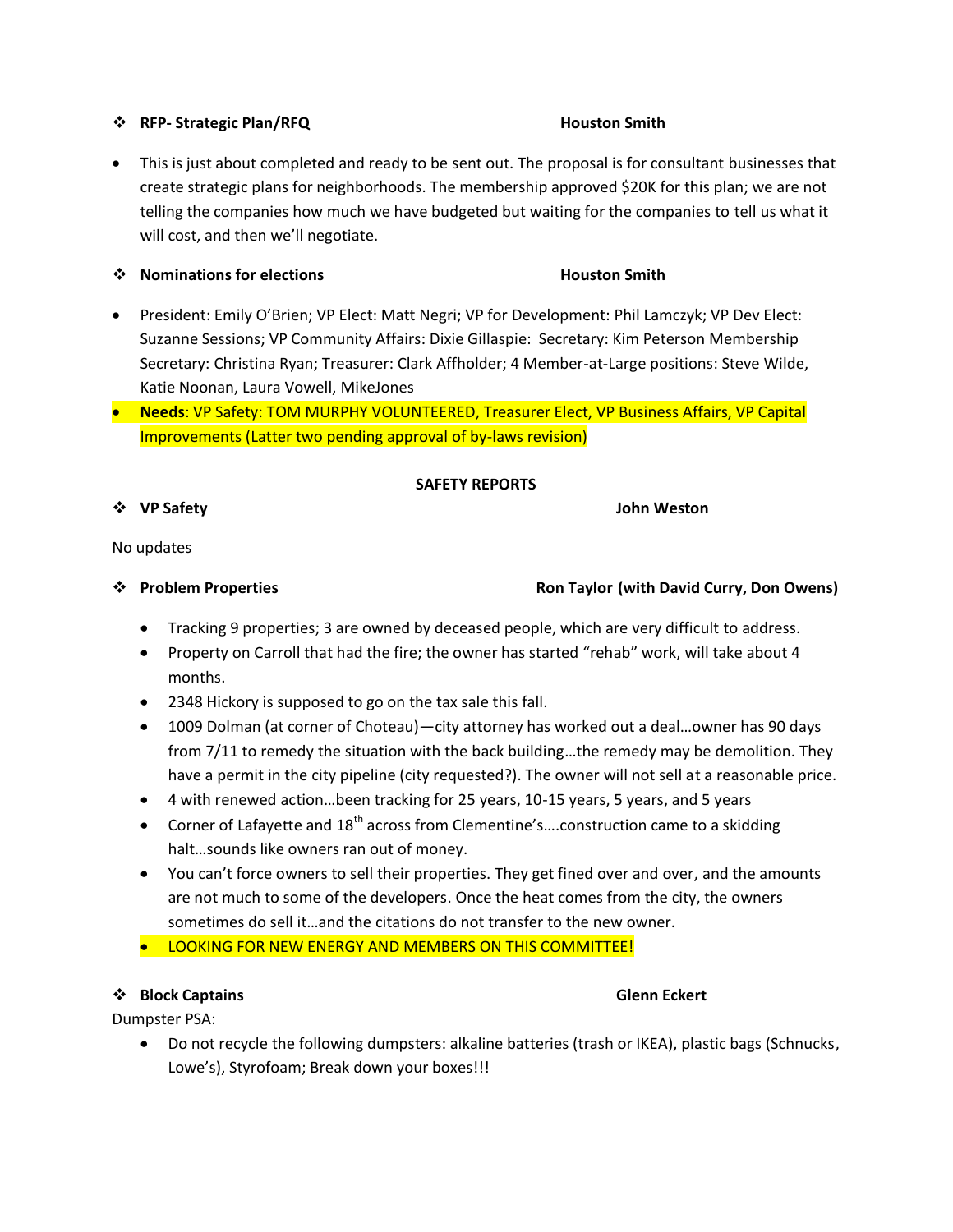- There's a place on Hoffmeister (near River City Casino) that takes hazardous chemicals like paint, garden chemicals, etc. Make an appointment.
- Dirt does not go in recycling/yard waste.
- Who is my block captain?....  $????$

### **COMMITTEE REPORTS**

### ◆ Treasurer John Schoemehl

 We're in good shape financially; 266K in cash in the bank in two accounts; at 40-45% of what we've budgeted for expenses.

### **19. Capital Improvements Mary Visintainer** Mary Visintainer

- Bricks: Dan Schutte is taking over for Linda Skinner for Brick Program.
- Fountain Plaza: thank you to Bethany Budde and crew for weeding on the plaza.
- Thank you to Matt Negri and Matt Brazelton.
- Fence installation should be starting soon.
- End of Carroll: met with BPS, fire hydrant has to be moved, sidewalk has to be replaced; recommendation is to wait on drawings for the fence because these needs will impact how th fence is done.
- Rutger/Jefferson: BPS was provided pictures of ideas….BPS came back and said they want engineered drawings; working with an engineer.
- Received donated money to replace benches in front of the Park House.

### **◆ Membership Christina Ryan**

Up to 190 households that are members; Christina has membership cards available.

### ◆ Beautification Linda Weiner

- The bagworms have expired!  $\odot$
- August  $26^{th}$  10-12:30—There will be 100 college kids here to do work on our green spaces....talk to Linda if you'd like to help supervise.

### **<sup>\*</sup>** Development **Phil Lamczyk/Suzanne Sessions**

- Stray Rescue has decided to sell their property 1t 1463 S 18<sup>th</sup> St. Development committee would love to see the neighborhood buy it!  $\odot$  It has to be re-zoned no matter what because it's zoned for a kennel. Before Stray Rescue, it was a tool shop back in the 1980s. Historically, it was a stable.
- 5 new construction projects coming up.
- Historic standards are about to be completed; cultural resources has been slow because of staff turnover.

# **◆ Community Affairs Dixie Gillaspie**

- Think on it: What is the best way to communicate with everyone? Nextdoor, resident-only Facebook group…? Looking for suggestions.
- Dixie is committed to keeping people as informed as possible through *multiple* vehicles.